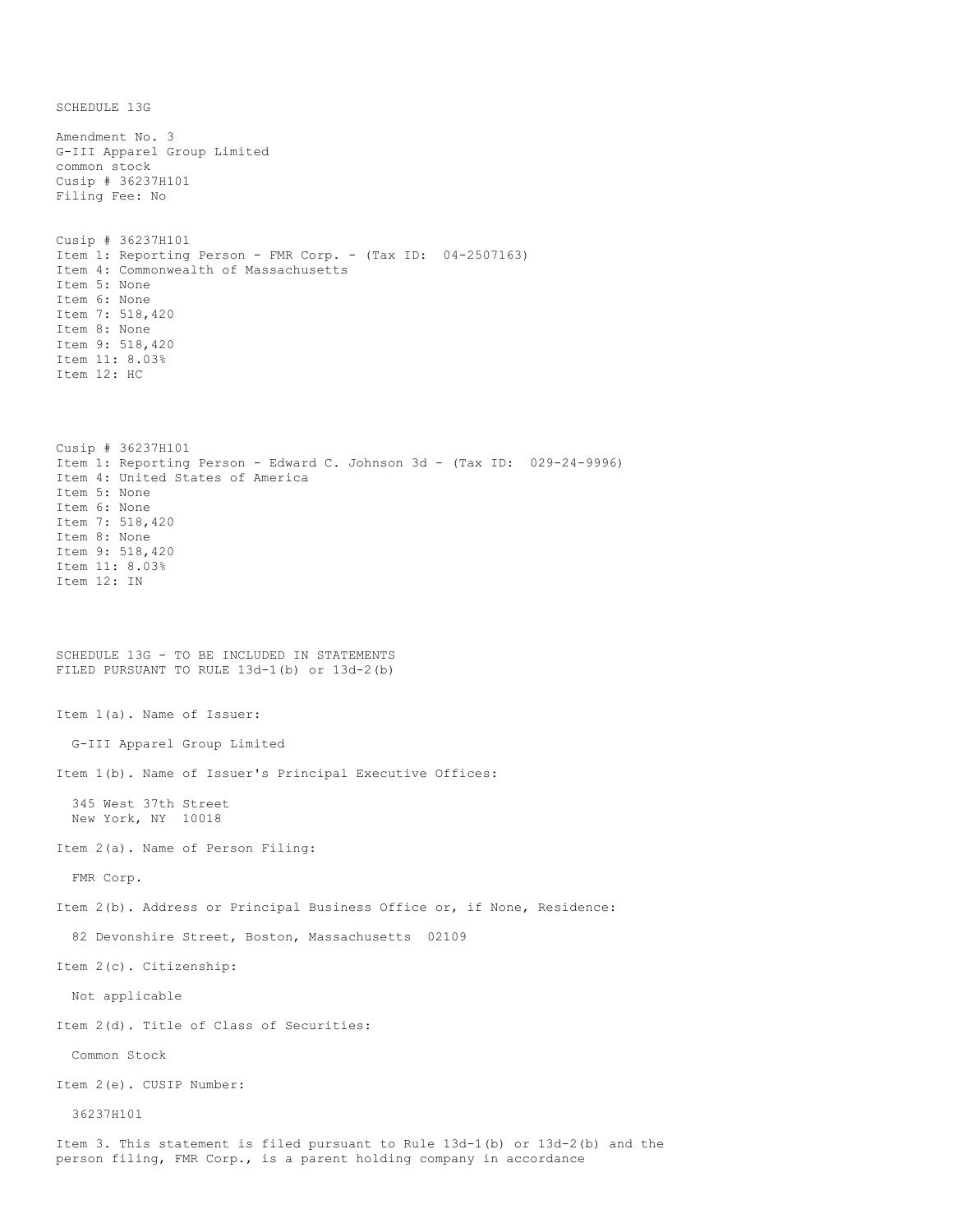with Section  $240.13d-1(b)$  (ii)(G). (Note: See Item 7). Item 4. Ownership (a) Amount Beneficially Owned: 518,420 (b) Percent of Class: 8.03% (c) Number of shares as to which such person has: (i) sole power to vote or to direct the vote: None (ii) shared power to vote or to direct the vote: None (iii) sole power to dispose or to direct the disposition of: 518,420 (iv) shared power to dispose or to direct the disposition of: None Item 5. Ownership of Five Percent or Less of a Class. Not applicable.

Item 6. Ownership of More than Five Percent on Behalf of Another Person.

Various persons have the right to receive or the power to direct the receipt of dividends from, or the proceeds from the sale of, the common stock of G-III Apparel Group Limited. The interest of one person, Fidelity Low-Priced Stock Fund, an investment company registered under the Investment Company Act of 1940, in the common stock of G-III Apparel Group Limited, amounted to 518,420 shares or 8.03% of the total outstanding common stock at December 31, 1994.

Item 7. Identification and Classification of the Subsidiary Which Acquired the Security Being Reported on By the Parent Holding Company.

See attached Exhibit(s) A and B.

Item 8. Identification and Classification of Members of the Group.

Not applicable, see attached Exhibit A.

Item 9. Notice of Dissolution of Group.

Not applicable.

Item 10. Certification.

By signing below I certify that, to the best of my knowledge and belief, the securities referred to above were acquired in the ordinary course of business and were not acquired for the purpose of and do not have the effect of changing or influencing the control of the issuer of such securities and were not acquired in connection with or as a participant in any transaction having such purpose or effect.

## Signature

After reasonable inquiry and to the best of my knowledge and belief, I certify that the information set forth in this Schedule 13G in connection with FMR Corp's beneficial ownership of the common stock of G-III Apparel Group Limited at December 31, 1994 is true, complete and correct.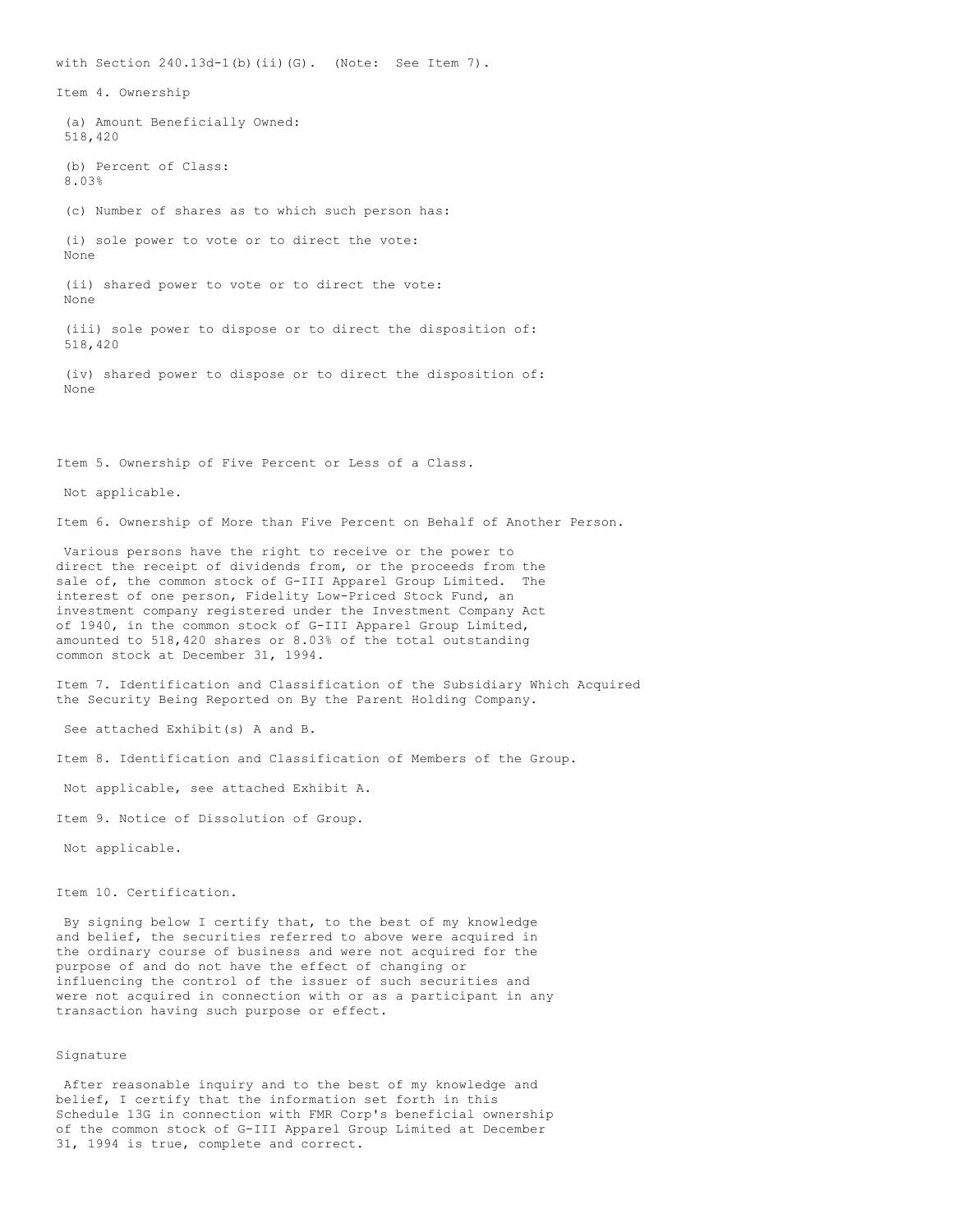February 13, 1995 Date

/s/Arthur S. Loring Signature

Arthur S. Loring, Vice President Name/Title

SCHEDULE 13G - TO BE INCLUDED IN STATEMENTS FILED PURSUANT TO RULE 13d-1(b) or 13d-2(b)

Pursuant to the instructions in Item 7 of Schedule 13G, Fidelity Management & Research Company ("Fidelity"), 82 Devonshire Street, Boston, Massachusetts 02109, a wholly-owned subsidiary of FMR Corp. and an investment adviser registered under Section 203 of the Investment Advisers Act of 1940, is the beneficial owner of 518,420 shares or 8.03% of the common stock outstanding of G-III Apparel Group Limited ("the Company") as a result of acting as investment adviser to several investment companies registered under Section 8 of the Investment Company Act of 1940.

The ownership of one investment company, Fidelity Low-Priced Stock Fund, amounted to 518,420 shares or 8.03% of the common stock outstanding. Fidelity Low-Priced Stock Fund has its principal business office at 82 Devonshire Street, Boston, Massachusetts 02109.

Edward C. Johnson 3d, FMR Corp., through its control of Fidelity, and the Funds each has sole power to dispose of the 518,420 shares owned by the Funds.

Neither FMR Corp. nor Edward C. Johnson 3d, Chairman of FMR Corp., has the sole power to vote or direct the voting of the shares owned directly by the Fidelity Funds, which power resides with the Funds' Boards of Trustees. Fidelity carries out the voting of the shares under written guidelines established by the Funds' Boards of Trustees.

Edward C. Johnson 3d and Abigail P. Johnson each own 24.9% of the outstanding voting common stock of FMR Corp. Mr. Johnson 3d is Chairman of FMR Corp. Various Johnson family members and trusts for the benefit of Johnson family members own FMR Corp. voting common stock. These Johnson family members, through their ownership of voting common stock and the execution of a family shareholders' voting agreement, form a controlling group with respect to FMR Corp.

SCHEDULE 13G - TO BE INCLUDED IN STATEMENTS FILED PURSUANT TO RULE 13d-1(b) or 13d-2(b)

RULE 13d-1(f)(1) AGREEMENT

The undersigned persons, on February 13, 1995, agree and consent to the joint filing on their behalf of this Schedule 13G in connection with their beneficial ownership of the common stock of G-III Apparel Group Limited at December 31, 1994.

FMR Corp. By /s/Arthur S. Loring Arthur S. Loring Vice President - Legal Edward C. Johnson 3d By /s/Arthur S. Loring Arthur S. Loring Under Power of Attorney dated 5/17/89 On File with Schedule 13G for